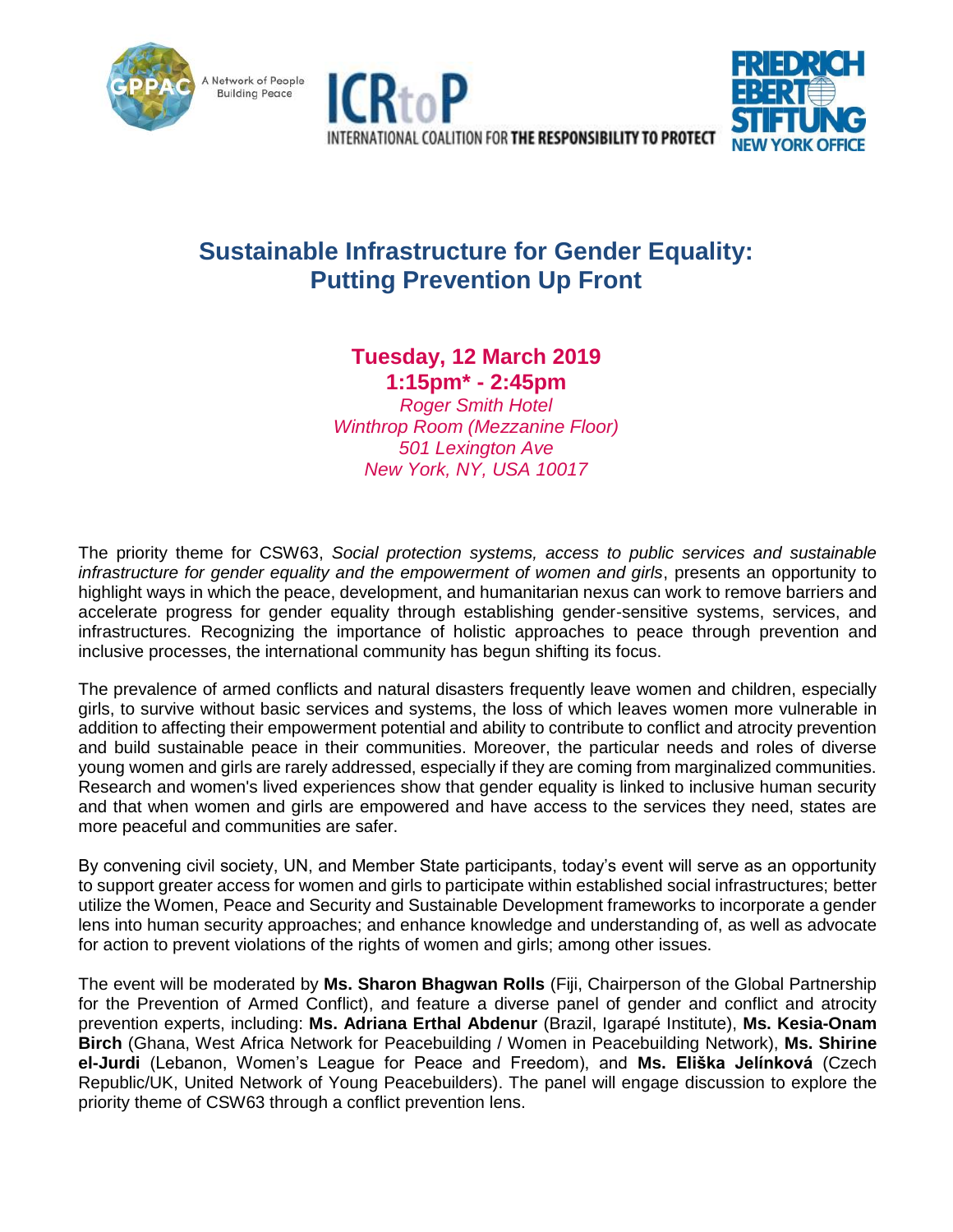





# **AGENDA**

## **1:00pm - 1:15pm A light lunch is served**

### **1:15pm - 1:25pm Welcome**

*Volker Lehmann*; Senior Policy Analyst, FES New York

### **1:25pm - 2:00pm Panel Discussion**

- **Ms. Adriana Erthal Abdenur** (Brazil, Igarapé Institute)
- **Ms. Kesia-Onam Birch** (Ghana, West Africa Network for Peacebuilding, Women in Peacebuilding Network),
- **Ms. Shirine el-Jurdi** (Lebanon, Women's League for Peace and Freedom),
- **Ms. Eliška Jelínková** (Czech Republic/UK, United Network of Young Peacebuilders)

The panel will be moderated by **Ms. Sharon Bhagwan Rolls** (Fiji, Chairperson of the Global Partnership for the Prevention of Armed Conflict).

**2:00pm - 2:35pm Open Discussion**

## **2:35pm - 2:45pm Closing remarks**

*Sharon Bhagwan Rolls*; Chairperson of the Global Partnership for the Prevention of Armed Conflict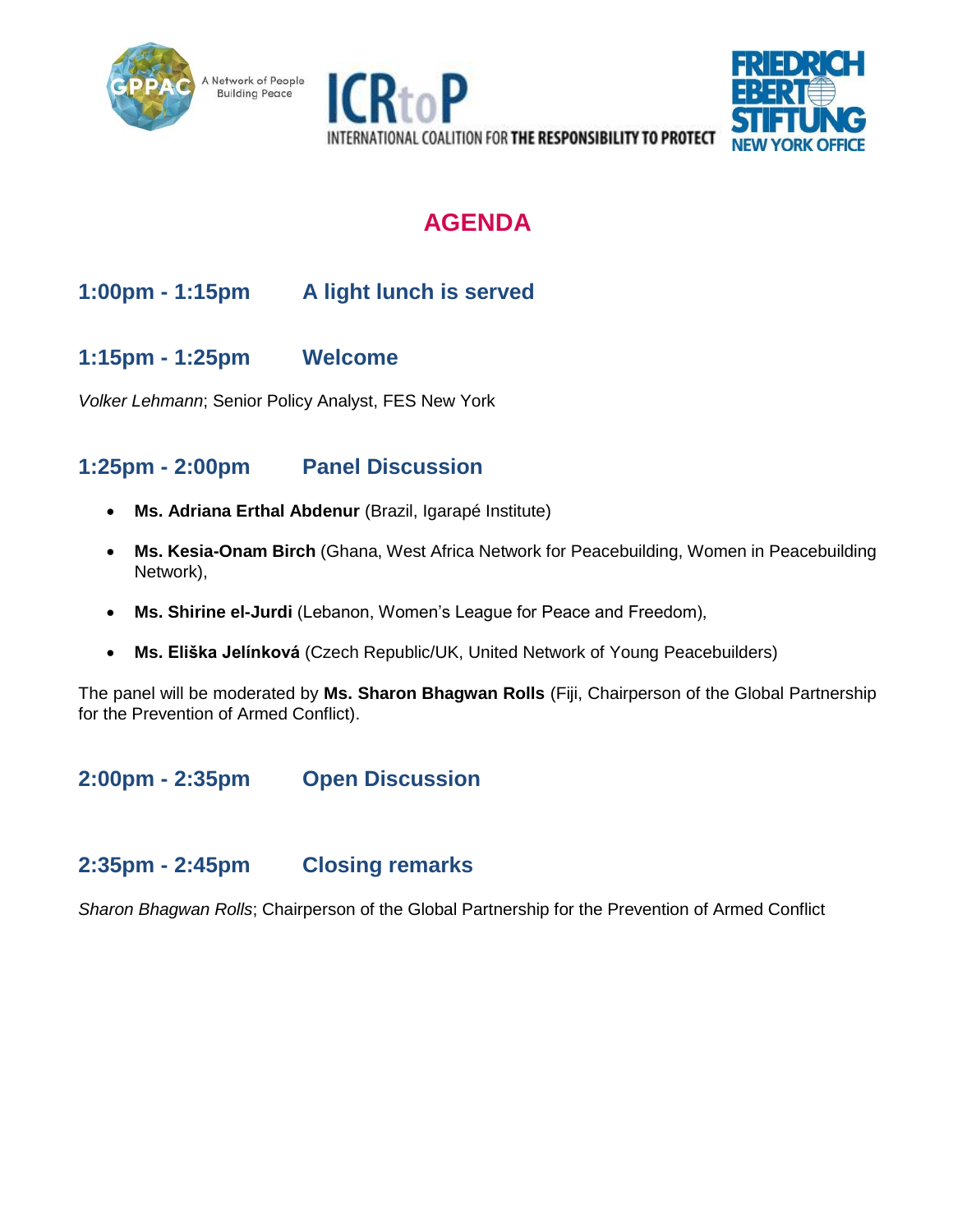





# **SPEAKER BIOGRAPHIES**

## **Adriana Erthal Abdenur**

Coordinator of the Peace & Security Division, Igarapé Institute

Ms Abdenur is a Brazilian researcher and coordinator of the International Peace & Security Division at Instituto Igarapé, a think tank based in Rio de Janeiro. Her portfolio covers projects on conflict prevention and resolution; peace operations; climate and security; migration and refuge; and women, peace and security. She currently sits on the UN ECOSOC Committee on Development Policy and is a member of the group of experts convened by Germany to provide inputs on climate and security to the UN Security Council. She earned her PhD from Princeton University and lives in Rio de Janeiro with her two children.

#### **Kesia-Onam Bijoue Birch**

West Africa Network for Peacebuilding's (WANEP) Regional Program Officer of the Women in Peacebuilding (WIPNET)

Ms Birch coordinates WANEP's WIPNET Program and supports its 15 National Networks in the implementation of Gender programs across West Africa, representing the organization in its partnership with ECOWAS. She provides support and expertise in the development, implementation and review of 1325 National Action Plans in West Africa. Furthermore, she is GPPAC's Gender Focal Point in West Africa. Ms Birch has over fifteen years of experience in women, peace and security as well as youth and peace education with a particular focus on training, negotiation, mediation, facilitation, manual development and conflict analysis. She has regional experience spanning various West African countries and beyond where she conceptualized, organized, conducted and facilitated trainings for women and teachers.

#### **Shirine el-Jurdi**

MENA Regional Representative, Women's International League for Peace and Freedom (WILPF)

In 2003, Ms el-Jurdi joined WILPF-Lebanon and is now an executive member of the Lebanon section and the MENA Regional Representative. She started her career working on consultancy projects with the Lebanese Ministry of the Return of the Displaced, UN Office on Drugs and Crime and as a researcher on Lebanese Heritage at LAU. She completed her studies at the Lebanese American University (LAU), Tokyo University of Foreign Studies (TUFS) and a research fellowship at SOAS, inspired her belief that academic and grassroots activism should work together for a more holistic approach towards ensuring the Sustaining Peace and 2030 Agendas find their way in a MENA perspective, particularly SDG 5 and 16. Her present work focuses on: women's political participation and representation; Violence against Women Prevention; the WPS agenda and the localization of National Action Plans in a MENA perspective; conflict analysis, social cohesion and peacebuilding; and transitional justice, refugees, and peace processes. She has also worked extensively on disarmament issues, including currently serving as team leader for WILPF Lebanon on the Campaign to Stop Killer Robots.